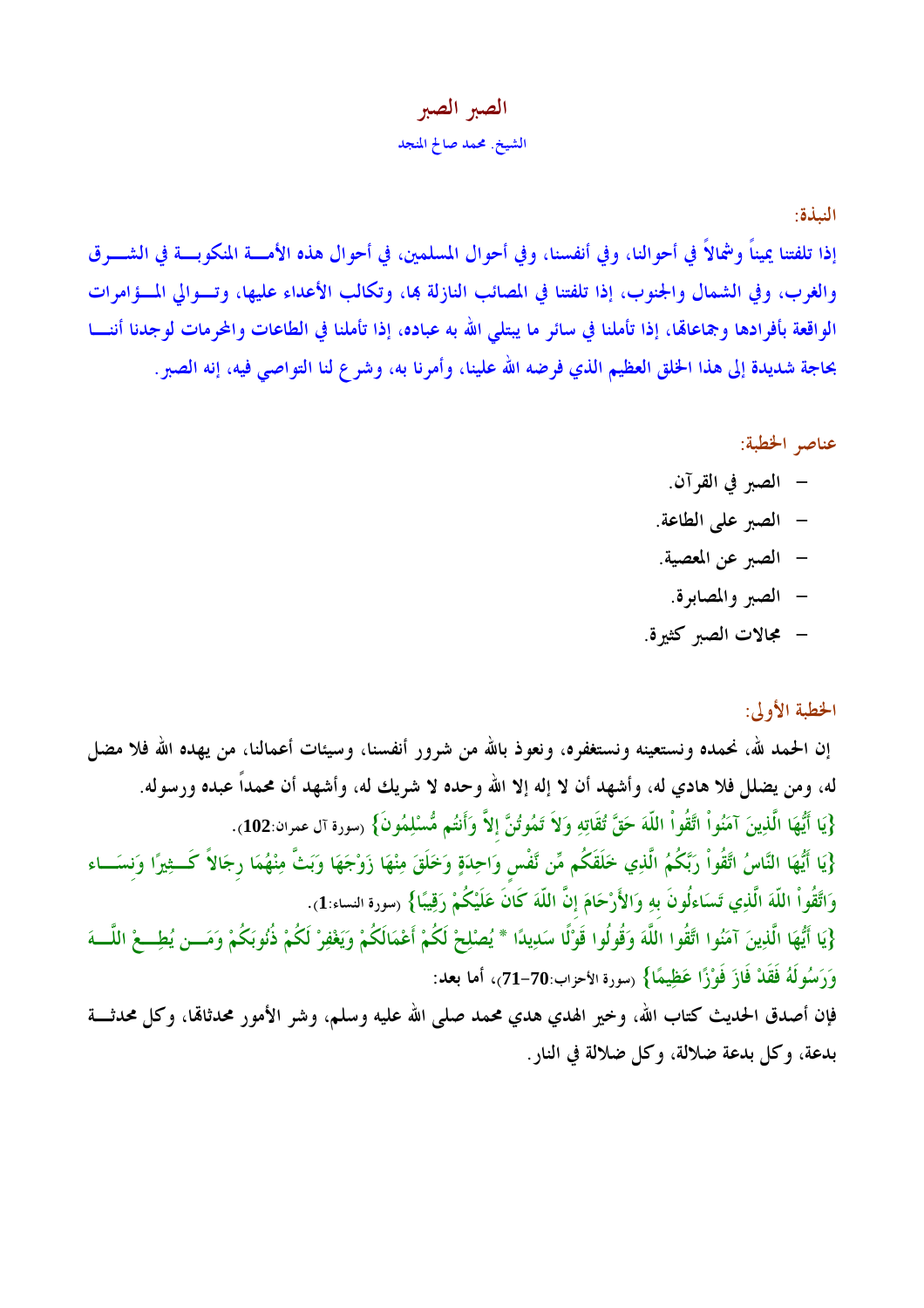الصبر في القرآن:

بسم الله الرحمن الرحيم {وَالْعَصْرِ \* إنَّ الْإِنْسَانَ لَفِي خُسْرٍ \* إلَّا الَّذِينَ آمَنُوا وَعَمِلُوا الصَّالِحَاتِ وَتَوَاصَوْا بِسَالْحَقِّ وَتَوَاصَوْا بِالصَّبْرِ} (سورة العصر:1-3).

أيها المسلمون، هذا تواص بالصبر نعيشه معاً في هذه اللحظات، إذا تلفتنا يميناً وشمالاً في أحوالنا، وفي أنفسنا، وفي أحوال المسلمين، في أحوال هذه الأمة المنكوبة في الشرق والغرب، وفي الشمال والجنوب، إذا تلفتنا في المصائب النازلة بما، وتكالب الأعداء عليها، وتوالى المؤامرات الواقعة بأفرادها وجماعاقما، إذا تأملنا في سائر ما يبتلى الله به عباده، وفي سائر ما يعرض لهم، إذا تأملنا في العبادات، إذا تأملنــــا في الطاعــــات والمحرمــــات لوجــــدنا –أيهــــا المسلمون– أننا بحاجة شديدة إلى هذا الحلق العظيم الذي فرضه الله علينا، وأمرنا به، وشرع لنا التواصــــي فيــــه، الصبر ، الصبر يا عباد الله.

يسأل الناس ما هو الحل في هذه الخطوب المدلهمة، والظلمات الساجية، فنقول: الصبر الشرعي الذي أمر الله به، الصبر في القرآن على نحو من تسعين موضعًا، هو نصف الإيمان، وهو واجب بإجماع الأمة، يجب الصــــــــــر، لــــــو لم نصبر نأثم.

قال الإمام أحمد: وهو واجب بإجماع الأمة، وهو نصف الإيمان، فإن الإيمان نصفان: نصف صبر، ونصف شـــكر، هكذا قال رحمه الله تعالى.

أمرنا الله بالاستعانة به، فقال: {يَا أَيُّهَا الَّذِينَ آمَنُواْ اسْتَعِينُواْ بالصَّبْرِ وَالصَّلاَةِ} رسورة البقرة:153)، وأمر الله به، ولهي عن ضده، فقال: {فَاصْبرْ كَمَا صَبَرَ أُوْلُوا الْعَرْمِ مِنَ الرُّسُل وَلَا تَسْتَعْجل لَّهُمْ} (سورة الأحقاف:35)، وأثنى الله علــــى أهله، فقال: {وَالصَّابرينَ فِي الْبَأْسَاء والضَّرَّاء وَحِينَ الْبَأْسِ أُولَئِكَ الَّذِينَ صَدَقُوا وَأُولَئِكَ هُمُ الْمُتَّقُـــونَ} (ســـورة البقرة:177)، والله سبحانه يحب الصابرين، والله مع الصابرين، والصبر لخير لأهله: {وَلَـــئِن صَـــبَرْتُمْ لَهُـــوَ خَيْـــرٌ لِّلصَّابرينَ} (سورة النحل:126)، من الذي يجازي الصابرين إلا الله عز وجل جزاءاً بغــــير حســـــاب: {إنَّمَـــا يُـــوَفَّى الصَّابِرُونَ أَجْرَهُم بغَيْرِ حِسَابٍ} (سورة الزمــر:10)، فيا بشراهم، وقد بشرهم الله، فقال: {وَبَشِّر الصَّابرينَ} (ســورة البقرة:155)، وما أسرع النصر إليهم، والله يقول: {بَلَى إن تَصْبرُواْ وَتَتَّقُواْ وَيَأْتُوكُم مِّن فَوْرهِمْ هَذَا يُمْدِدْكُمْ رَبُّكُم بخَمْسَةِ آلافٍ مِّنَ الْمَلآئِكَةِ مُسَوِّمِينَ} (سورة آل عمران:125)، هؤلاء الصابرون من عباد الله، الذين لهم الأجر عنــــــــد الله.

هذا الصبر الذي يورث صاحبه الإمامة، بالصبر واليقين تنال الإمامة في الدين: {وَجَعَلْنَا مِنْهُمْ أَئِمَّةً يَهْدُونَ بأَمْرِنَـــا لَمَّا صَبَرُوا وَكَانُوا بِآيَاتِنَا يُوقِنُونَ} <sub>(سورة الســجدة:24)،</sub> ما الذي ينير لك الطريق في درب الشبهات؟ ويـــبين لـــك الحرام من الحلال؟ ما الذي يبين لك الطاعة من المعصية؟ ما هو دليل الحيران؟ قـــال صــــلى الله عليــــه وســــلم: ((والصبر ضياء)) [رواه مسلم(223]]، قال العلماء: يكشف ظُلم الحيرة، ويوضح حقائق الأمور، كل ذلك بالصبر.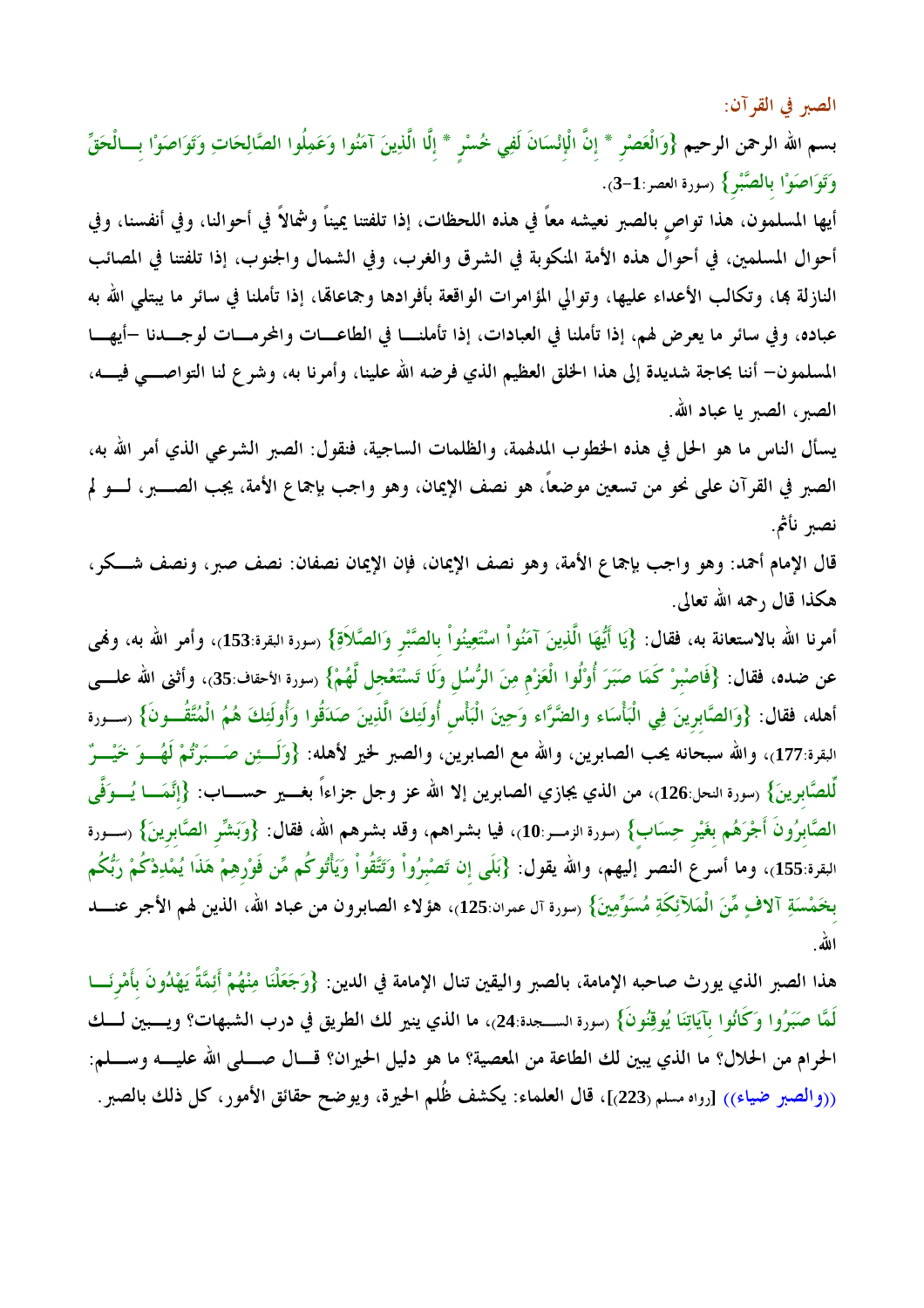يقول الناس: ليس فينا أئمة، ليس فينا قادة، ليس فينا قدوات، كيف نصل إلى هذه المرحلة؟ {وَجَعَلْنَا مِنْهُمْ أَئِمَّــةً يَهْدُونَ بأَمْرِنَا لَمَّا صَبَرُوا وَكَانُوا بآيَاتِنَا يُوقِنُونَ} (سورة السجدة:24)، فلو صبرنا لأصبحنا قدوات وقادة، ولو صبرنا لأصبحنا أئمة يأتم بنا الناس، ويتشبهون بأعمالنا وأخلاقنا.

الصبر على الطاعة:

يا أيها المسلم، ماذا فرض الله عليك؟ طاعات كثيرة، من صلاة وزكاة، وصيام وحج، وجهاد وأمر بالمعروف وفمي عن منكرٍ، وإقامة حدود الله، وسائر العبادات، من صلة الرحم، وبر الوالدين، والإخوة في الله، ونصرة المظلــــوم، وإغاثة الملهوف، ونحو ذلك.

كيف نقوم بالعبادات؟ لا يمكن إلا بالصبر، لا يمكن إلا بالصبر، لا يمكن تحقيق القيام بالعبادة إلا بالصبر يا عبساد الله

هذه صلاة الفجر ما أصعب القيام إليها، لكنه لا يمكن إلا بالصبر ، هذه المحافظة على صلاة العصر في وقتها مسع الجماعة إذا رجعت –يا أيها الموظف– متعبًّا من العمل تنام بعد الغداء، والصلاة في المسجد تفوت لا يمكن القيام إليها بالصبر.

يا أيها التاجر، يا صاحب الملايين، إذا رأيت الزكاة تبلغ الكثرة الكاثرة، فما الذي يمكنك من أدائها وإخراجهــا إلا الصبر، ما الذي يجعل المسلم يُعطش نفسه لله في اليوم الحار إلا الصبر، لأجل نيل الجزاء، بأن يباعد الله بينــــه وبين النار سبعين خريفاً.

ما الذي يجعلنا نصبر عند القيام بالعبادة، وقبلها وبعدها إلا الصبر، ما الذي يجعلنا نصحح نية العبادة، ونعزم على الإخلاص فيها قبل أدائها وقبل الدخول فيها إلا الصبر، منع النفس من أن ترد عليها الموارد والواردات من الرياء والسمعة، وحب الظهور، والتحدث بما قام به، والصبر حال العبادة، بأن لا يغفل عن الله أثناءها، ولا يتكاســـل عن تحقيق أركالها وواجبالها، وشروطها وآداها وسننها، فيكون الصبر أثناء قيام العبادة.

وما الذي يحبس النفس عن إفشائها، والتظاهر بما بعد القيام بما رياءً وسمعة، والتحدث بالمن والأذى؟ ما الذي يمنع ذلك كله إلا الصبر .

الصبر على أداء الواجبات الشرعية: {اسْتَعِينُواْ بالصَّبْرِ وَالصَّلاَةِ} (سورة البقرة:153)، {اسْتَعِينُوا باللَّـــهِ وَاصْـــبرُواْ} رسورة الأعراف:128)، إن هذه الدنيا مليئة بالمغريات.

الصبر عن المعصية:

أيها المسلمون، ما أكثر المعاصي في هذه الأيام، وما أكثر دروب الشيطان، وما أكثر وسائل الفساد، لا تخرج من بيتك فتلتف يمنة ولا يسرة إلا وتجد للشيطان دروباً، وتجد للفساد أنواعاً مبثوثة في المجتمع، بل إن في بيتك أنواعاً من الفساد، لو كنت تدري لأخرجته ولأخرجتها ومنعتها، فما الذي يجعل المسلم يصبر على الانحرافات؟.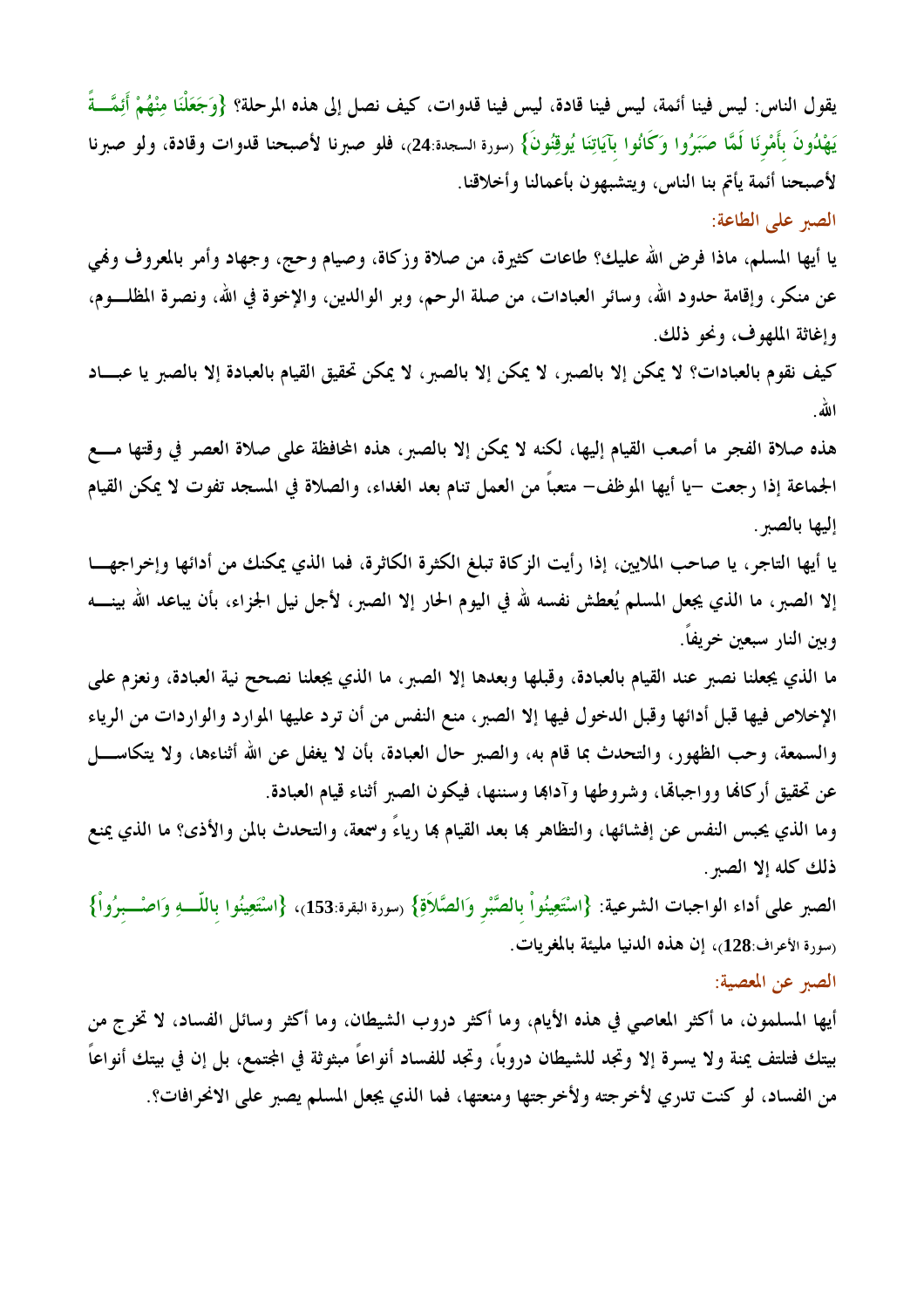الصبر خلق لا يوجد في الملائكة؛ لأفمم مفطورين على طاعة الله، ولا في الحيوانات لا يوجد نـــو ع الصــــبر علــــي الطاعات، ولا الصبر عن المحرمات، لا يوجد إلا في بني آدم، إلا من خلقهم الله وكلفهم من أنسواع المخلوقـــات الأخرى.

الصبر إذن، الصبر يوجد عندنا، إذا تصبرنا يصبرنا الله لأجل مواجهة المعاصي، ما الذي يصبرك على منع اللسان من الغيبة والنميمة والكذب؟ ما الذي يصبرك عن الوقوع في الزنا؟ وعن رؤية المحرمات؟ وعن النظر إلى النساء؟ وعن التختم بالذهب؟ وعن لبس الحرير؟ ما الذي يصبرك عن سماع الأغابي والموسيقى؟ ما الذي يصـــــــبرك عــــن أنواع الملذات المحرمة، ويمنعك من تناول المكاسب المحرمة كالربا والرشوة والغصب، وأكل مال اليتيم، والســـرقة والاختلاس؟ ما الذي يمنعك من هذا كله إلا الصبر .

كان خير عيشة أصحاب النبي صلى الله عليه وسلم بالصبر، خير عيشهم بالصبر، ما طابت لهم الحياة إلا بالصبر . الصير والمصابرة:

يا أيها الناس، يا أيها المسلمون، نحن الآن ونحن نسمع الأخبار، ونسمع ما أصاب المسلمين في أنحاء العالم، يصيبهم كل يوم من النكبات ما الله به عليم، هذه أمة مرحومة، جُعل البلاء عافية لها في الآخرة، ومن أنواع الابتلاء مـــا يصيبها من النكبات:

أولاً: تسلط اليهود والنصاري عليها، تسلط أعداء الله، تسلط المنافقين من أبنائها، تحكيم غير شرع الله، الحروب التي تقع عليهم تقتيلاً وتشريداً وتدميراً، أيتام وأرامل، وتخريب بيوت، وحرق زراعات، وتعطيل مصــــالح، هــــذا الزمن الذي يُضيق فيه على المسلم؛ لأنه مسلم.

كنا في مسلم يعتز فيه المسلم بالانتساب للإسلام، أما اليوم فهو يهرب منه مخافة القتل في بعض دول العالم الــــتى يوجد فيها مسلمون، واليوم يحاول أن يطوِّع الإسلام لأجل الهروب من الابتلاءات، ولا يريد أن يقابـــل النــــاس بالتزام صحيح؛ لأن فيه أذى لا يريد التعرض له، ولا الصبر لله وفي الله، فيقول: أنا مسلم عصري، أنا مسلم غير متشدد، أنا مسلم عادي؛ لأجل أن أعداء الله قد وصموا المسلمين الصادقين بالتشــــدد والرجعيـــة، والأصــــولية والتزمت، ونحو ذلك، فالهجوم علينا في المبادئ، والهجوم علينا بالسلاح، هجوم نفسي وعسكري، وهذا القتـــل واقع في هذه الأمة، وأنت تسمع الأخبار يومياً، والابتلاءات الواقعة في الدعاة الحاملين لرسالة الإسلام؛ ســــجن ومحاكمات، وإعدامات وتعذيب وتجويع، كل ذلك تقرؤه يومياً، فما الذي يصبِّر المسلم الصادق أن يصيبه إحباط ويأس، أو أن ينهار تحت مطارق الأخبار اليومية التي يسمعها عن أحوال المسلمين، وإن قدموا لنا الرغيف لجياعنا بيد فإنهم يقدمون الصليب والكفر باليد الأخرى، وهذا ما تشاهدونه وتسمعونه يومياً.

والمسلم يتعرض لضغط نفسي لا يعلمه إلا الله كل يوم، فما الذي يجعله واقفاً بصمود أمام هذه الفتن؟ اسمع، قال الله تعالى: {وَلَقَدْ نَعْلَمُ أَنَّكَ يَضِيقُ صَدْرُكَ بِمَا يَقُولُونَ} (سورة الحجر:97)، ولكن جاء التعقيب بعـــد قولــــه أيضــــاً: {وَلَتَسْمَعُنَّ مِنَ الَّذِينَ أُوتُواْ الْكِتَابَ مِن قَبْلِكُمْ وَمِنَ الَّذِينَ أَشْرَكُواْ أَذًى كَثِيرًا وَإن تَصْــبرُواْ وَتَتَّقُــواْ} (ســورة آل عمران:186).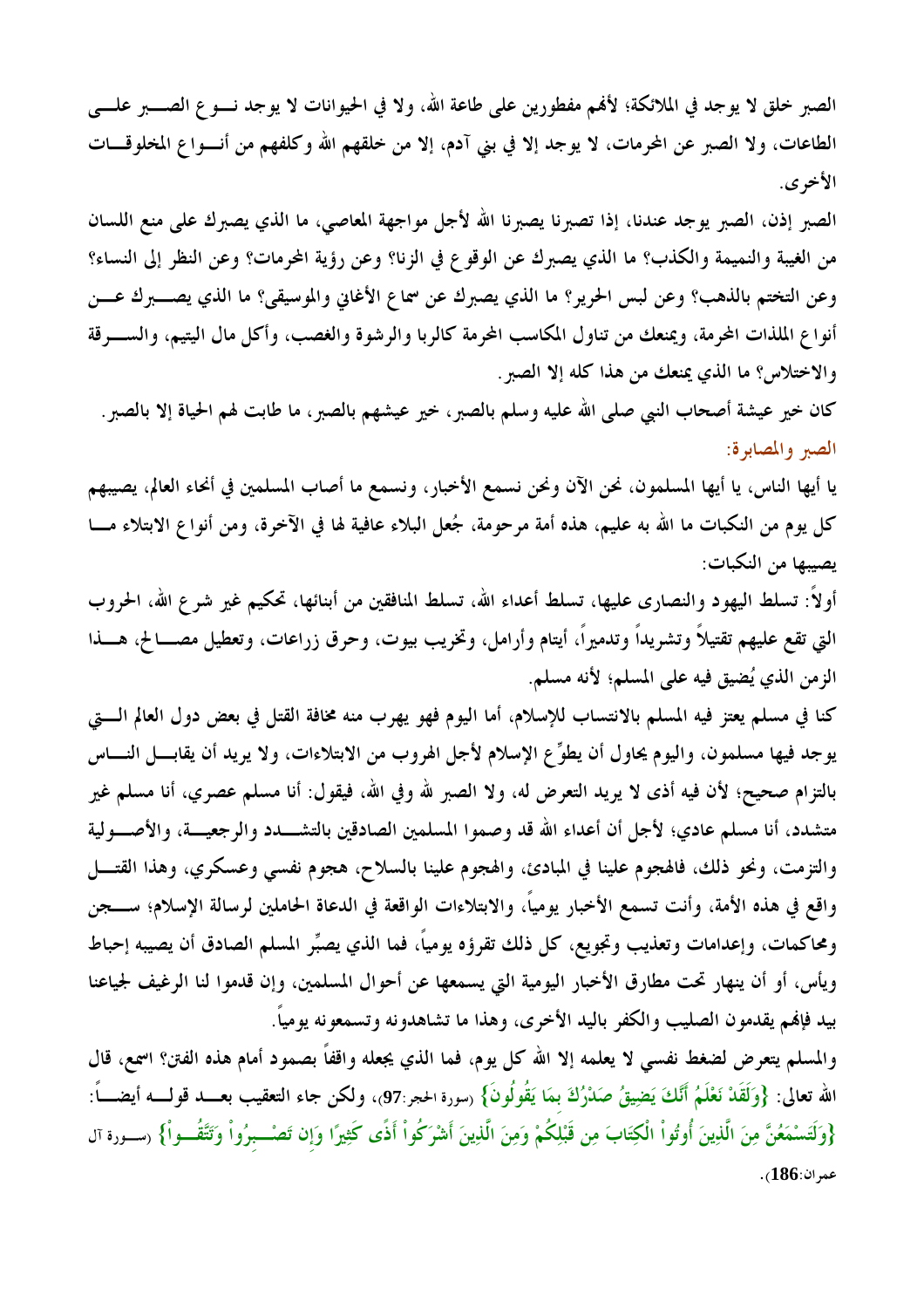لا يضركم كيدهم شيئاً، هذا الصبر والتقوى له عاقبة عظيمة: {وَإِن تَصْبِرُواْ وَتَتَّقُواْ لاَ يَضُرُّكُمْ كَيْـــدُهُمْ شَـــيْئَا} رسورة آل عمـــران:120)، يا عباد الله، هم يكيدون لكن متى نتقى كيدهم: {وَإِن تَصْبرُواْ وَتَتَّقُواْ لاَ يَضُرُّكُمْ كَيْـــدُهُمْ شَيْئًا} (سورة آل عمران:120).

فسنخرج من المحنة سالمين، وسنخرج من البلية غانمين، إذا حفظ الله علينا ديننا، وهو رأس مالنا، وأي خير بعـــده إذا فقد: {وَإِن تَصْبِرُواْ وَتَتَّقُواْ فَإِنَّ ذَلِكَ مِنْ عَزْمِ الأُمُورِ} (سورة آل عمــران:186)، لا بد من الصبر في هذه الحالات، نحن نحس يومياً بالآلام إذا كنا مسلمين حقاً من جرَّاء ما يصيب إخواننا في أنحاء العالم، من جميــــع أنــــواع الأذى، لكن ماذا نملك؟

أيها الناس، هذه قضية لا بد لها من حل، ومسألة لا بد لها من بيان؛ لأن الناس يتلفتون يقولون الآن: هذه مذابح قتلانا في البوسنة والهرسك وغيرها، وهذه أنواع الابتلاءات نازلة يومياً على المسلمين، فماذا نفعل؟ ما هو الحل؟ يقول الله عز وجل في آخر سورة آل عمران: {يَا أَيُّهَا الَّذِينَ آمَنُواْ اصْبرُواْ وَصَابرُواْ وَرَابطُواْ وَاتَّقُواْ اللَّهَ لَعَلَّكُـــمْ تُفْلِحُونَ} <sub>(سورة آل</sub> عمـــران:200)، اصبر مع نفسك، وصابر مع غيرك من عباد الله، {وَرَابطُواْ} قدموا ما تستطيعون لأجل الدين، نحن لا ندعو إلى صبر يجعلنا أسراء ومكبلين ومقيدين، نحن ندعو إلى صبر نحافظ فيه علـــي العـــزة والتوازن، ندعو إلى صبر يمنع الطيش والجنون، لكننا في نفس الوقت نرابط كما أمــــر الله {اصْــــبرُواْ وَصَـــابرُواْ وَرَابِطُواْ}، كلكم على ثغرة من ثغر الإسلام، فالله الله أن يؤتى الإسلام من قبلك يا عبد الله، {اصْبِرُواْ وَصَـــابرُواْ وَرَابِطُواْ وَاتَّقُواْ اللَّهَ}، أربعة أوامرٍ في آية واحدة من كتاب الله، كل منها له معنى لا بد من تحقيقه.

لا يكفي أن تقول: أصبر أنا فقط، أين المصابرة مع بقية عباد الله المخلصين؟ أين التكاتف والتعاون في ســــبيل درء الشر؟ أين المرابطة وهي تقديم ما يستطيع دفاعاً عن الإسلام وأهله؟ لم يقيدنا الله ويقول اقعدوا في بيوتكم، صموا آذانكم عن أخبار إخوانكم، واعموا عيونكم عن مآسيهم ومذابحهم، كلا، لكـــن قـــال: {اصْـــبرُواْ وَصَـــابرُواْ وَرَابطُواْ}، معناها: المسألة فيها عمل، وفيها جهد، وفيها تقديم، {وَاتَّقُــواْ اللّـــهَ لَعَلَّكُـــمْ تُفْلِحُــونَ} (ســورة آل عمر ان:200).

اللهم إنا نسألك أن تجعلنا من عبادك الصابرين، ومن حزبك المفلحين، اللهم اجعل الصبر لنا ضياءً، ولنــــا عــــدة وعوناً، واجزنا به الجزاء الأوفى.

> أقول قولي هذا، وأستغفر الله، فاستغفروه، إنه هو الغفور الرحيم. الخبطة الثانية:

الحمد لله الذي لا إله إلا هو وحده لا شريك له، له الملك وله الحمد وهو على كل شـــيء قـــدير، هــــو الأول والآخر، والظاهر والباطن، وهو بكل شيء عليم، لا إله إلا الله يفعل ما يشاء، ما شاء الله كان، وما لم يشأ لم يكن سبحانه وتعالى، مالك الملك، يعز من يشاء، ويذل من يشاء، بيده الخير، وهو على كل شيء قدير، هو الذي خلق فسوى، وقدر فهدى سبحانه وتعالى، لا يفعل شيئاً إلا لحكمة، وكل أفعاله حكمة سبحانه وتعالى، وليس في أفعاله شر محض، ولو رأينا شيئاً من الشر فلا بد أن يكون فيه خير بوجه من الوجوه، وإن خفي علينا، فلا إلــــه إلا الله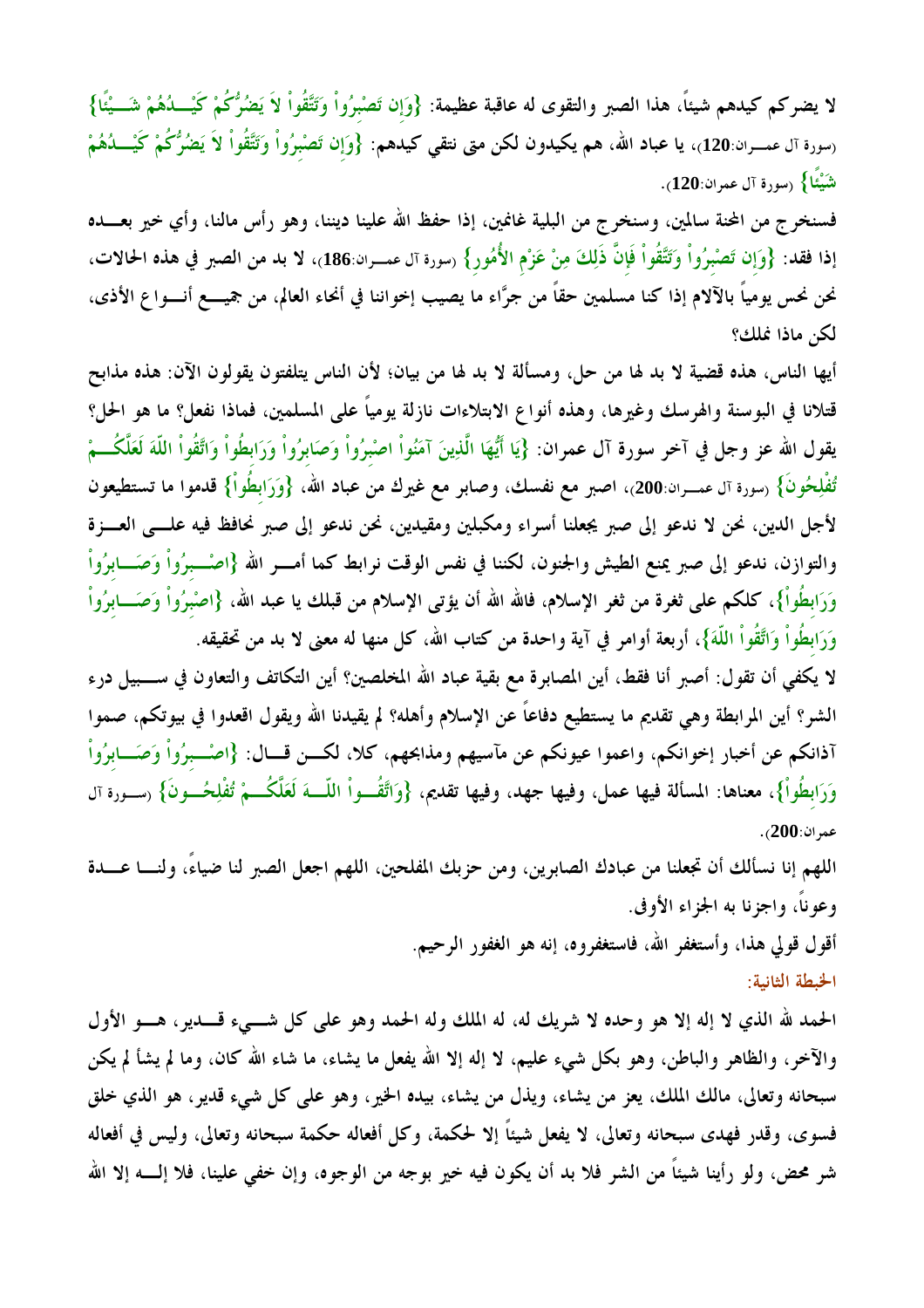العليم الحكيم، ولا إله إلا الله رب السماوات السبع، ورب الأرض، ورب العرش العظيم، وصلى الله وسلم على نبينا محمد البشير النذير، والسراج المنير، بلغ الأمانة، وأدى الرسالة، وجاهد في الله حق جهاده، صبر على الأذى إذ أخرجه قومه، وصبر على الأذى لما سبوه وعابوه ، وصبر على الأذى لما خنقوه وضربوه، وصبر علــى الأذى لِما أصابه في سبيل الله، وهو يجاهد من أجل رفع راية الإسلام.

مجالات الصبر كثيرة:

أيها المسلمون، إذا استحكمت الأزمات كما هو حالنا اليوم، وتعقدت حبالها، وترادفت الضوائق، وطـــال ليــــل الطغاة والمتجبرين، فالصبر على الهدي والحق هو الذي يشع للمسلم النور العاصم من التخبط، والصبر ضياء. إن المسلم الذي يسير إلى الله على هديَّ من ربه يحتاج في مسيرته إلى أنواع من الصبر، الصبر على شهوة الـــنفس ورغبالها وأطماعها ومطامحها، وضعفها ونقصها، وعجرها وبجرها، وعجلتها وملالتها، كل ذلك لا بد أن يصــــبر عليه.

الصبر على شهوات الناس، ونقصهم وضعفهم وجهلهم، وسوء تصورهم، وانحراف طباعهم، وأثرهُم وغرورهم، والتواءالهم، الصبر على انتفاش الباطل، ووقاحة الطغيان، وانتفاش الشر، وغلبة الهوى، الصبر على قلة الناصـــر، وضعف المعين، وطول الطريق، وساوس الشيطان، الصبر على مرارة الجهاد، وعلى الكرب والضيق، الصبر على الغيظ، ثم الصبر بعد هذا كله على ضبط النفس في ساعة القدرة والغلبة والانتصار، واستقبال الرخاء في تواضـــع وشکړ بدون خپلاءِ.

أيها المسلمون، لا يخلو أحدنا من مصيبة من المصائب، فهذا مريض فيه مرض مزمن يحتاج إلى الصبر، الذي يصبر على كريمتيه يعوضه الله الجنة، والمريض الذي يصبر على المرض فلا يشكى ربه إلى عواده يبدله الله لحماً خيراً من لحمه، ثم يقوم من مرضه مغفوراً له، لا يخلو أحدنا من وفاة قريب أو حبيب، أو ولد أو أب أو أم، ورسالة تــأتي، وهاتف يُقرع لينبئك بمصيبة حلت، وطامة نزلت، ماذا تفعل؟ ليس لك إلا الصبر علـــي مـــا قـــــدر الله، وعــــدم الاعتراض، لا يخلو أحدنا من ضائقة في رزقه، من عدم وجود عمل، أو عدم كفاية الراتب، المرتب، فماذا يفعـــل إلا الصبر .

ولا يخلو أحدنا من دين على ظهره يزيد همه، ويثقل كاهلة، ويطرق الديان بابه ليُقضَ مضجعه، فما له إلا الصبر، ما الذي يكون حلاً لمشكلته الآن إلا الصبر لا شك مع ابتغاء الأسباب، والقيام بما، لا يخلو أحدنا من زوجــــة أو ولد تُكدر عيشه، وتجعله مُراً، فكيف له وقد اعوجت، والولد قد عق، وتآمروا عليه ليس له إلا الصبر، مع ابتغاء الأسباب في دفع الشر، لكن الإنسان أحياناً تكون استطاعته قليلة، والأسباب التي يستطيع بذله نادرة، ليس لــــه إلا الصبر .

وبالجملة –يا عباد الله– لا يمكن أن يكون عيشنا هنيئاً، ولا حياتنا سوية إلا بالصبر مع أنفسنا، ومع الآخــــرين، والصبر في الله أولاً بأداء العبادات، والانتهاء عن المحرمات.